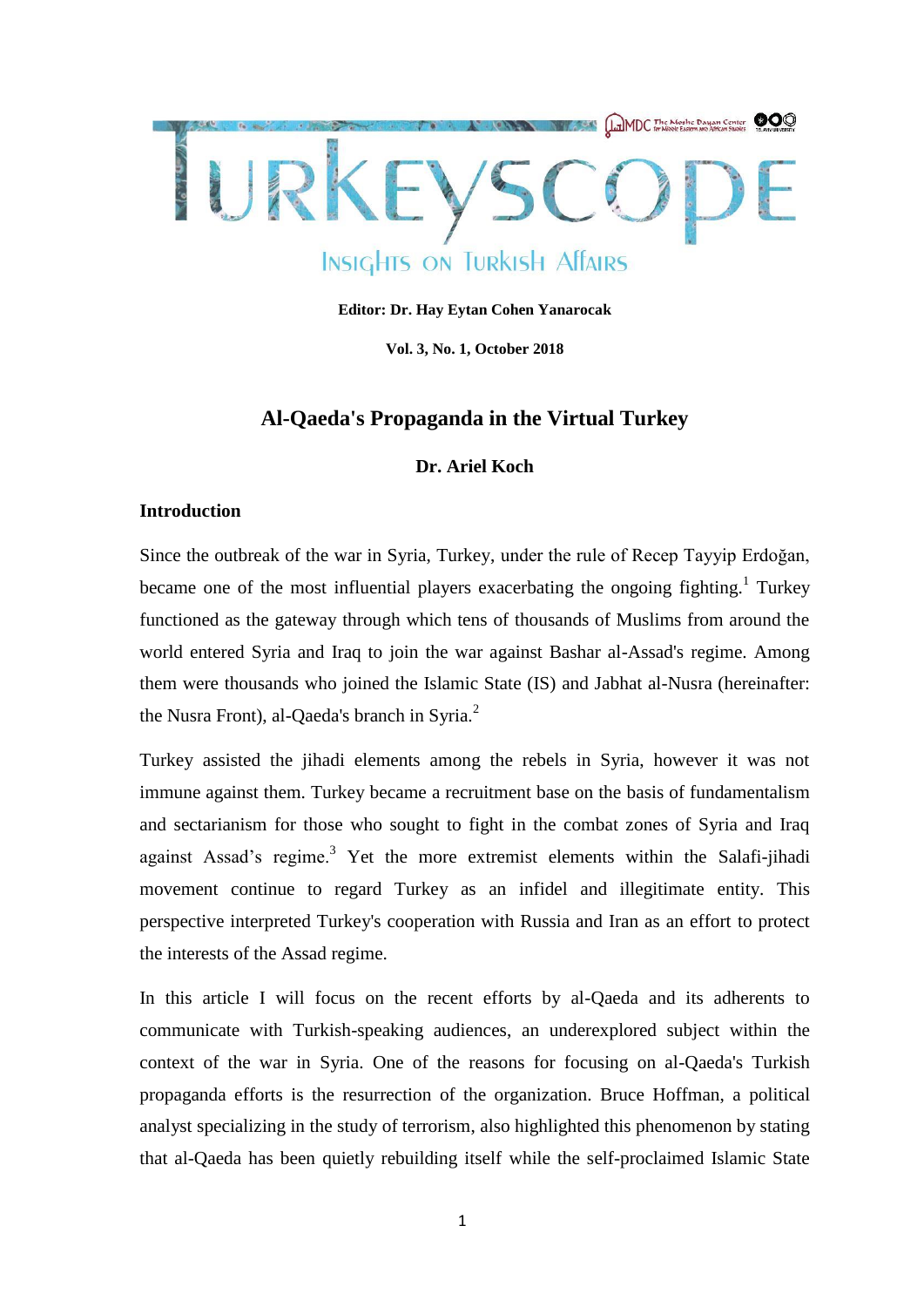dominated the headlines and preoccupied national security officials for the past four years. 4

Another reason is the potential implications of Turkish-language activity, both for Turkey itself and for the Turkish diaspora in Europe. The article's main questions are: Which Turkish language platforms serve al-Qaeda today? How do they serve al-Qaeda? Do they have an expression in Syria? Why did they appear now?

## **New al-Qaeda's Turkish platforms**

This article covers a limited number of online platforms and jihadist groups identified with al-Qaeda, which are characterized by Turkish language and are not widely known. The main platform is *İlim ve Cihad* ([religious] Knowledge and Holy War) – a website that promotes the jihad in Syria as part of al-Qaeda's global jihad worldview. Apart from producing its own content the platform also provides translations of the Arabic texts and videos that were produced by Salafi-jihadi ideologues affiliated with al-Qaeda (i.e. Abu Muhammad al-Maqdisi, Abu Qatada al-Filistini, etc.), as well as videos by al-Qaeda's Central (AQC) leadership and other al-Qaeda affiliates such as in the Arabian Peninsula (AQAP) and the Maghreb (AQIM) to Turkish.



This site, whose name may refer to al-Qaeda's Abu Yahya al-Libi's video message entitled, "Balancing Between Jihad and Seeking Knowledge,"<sup>5</sup> runs various accounts on social media platforms such as Facebook (with 2,100 likes), Twitter (1,570 followers), Google Plus (44 followers), Instagram (1,714 followers), YouTube (the channel was shut down due to violation of the terms of use), DailyMotion (shutdown), SoundCloud (64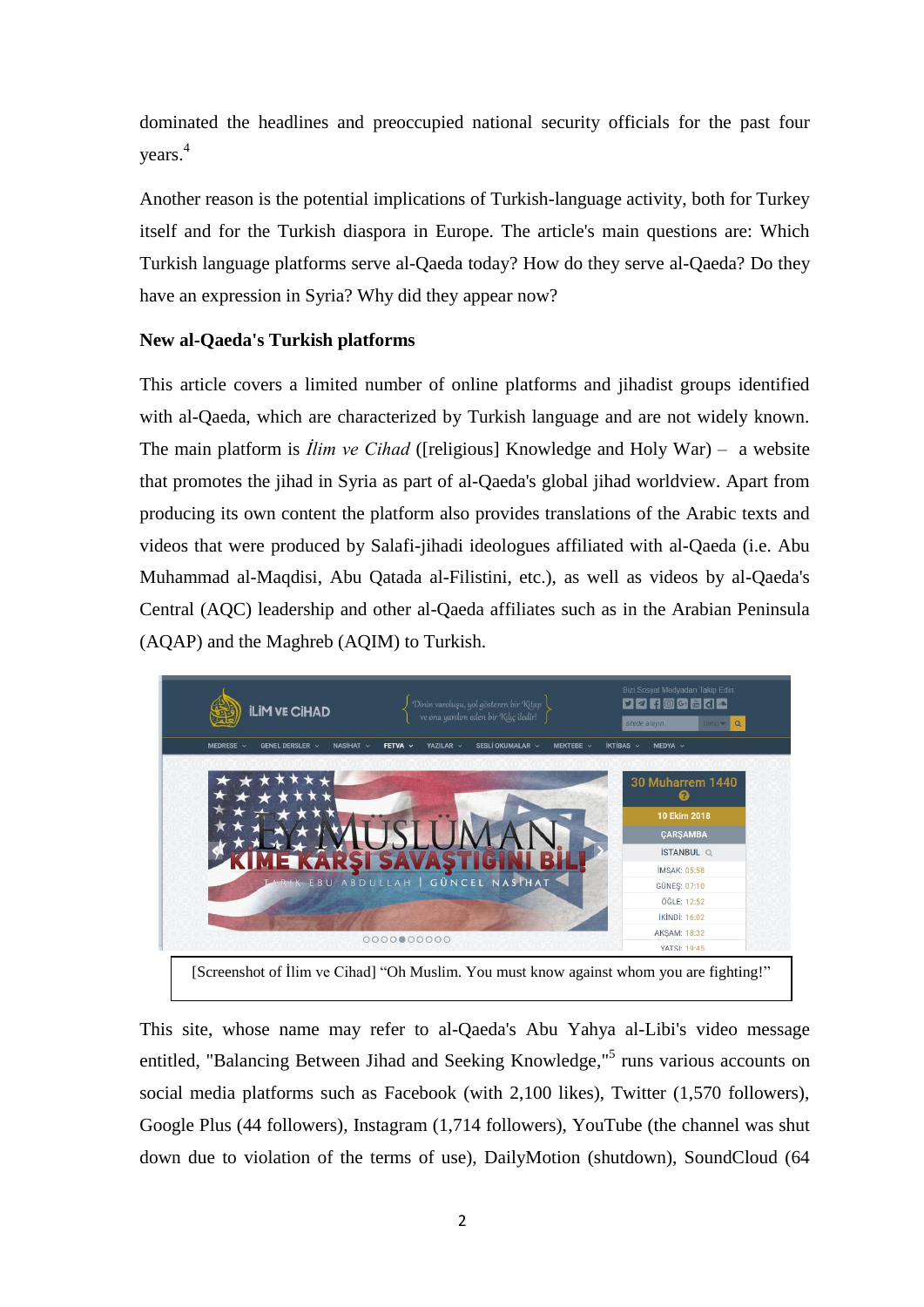followers), and Telegram (824 members on the channel).<sup>6</sup> Unlike other abovementioned platforms, Telegram is an application that enables the exchanging of text messages in encrypted form and is widely popular and used by jihadists worldwide.

Another pro al-Qaeda Turkish online platform is the WordPress blog *Tevhid Davası* ("The Struggle for One God") which was launched on May 2018. This blog is linked to a suspended Twitter account and to a Facebook account with almost 2,000 likes. It also provides an electronic mail (Gmail) address.<sup>7</sup> The blog openly expresses its admiration and support for al-Qaeda's former and current leaders such as Osama bin Laden,<sup>8</sup> Ayman al-Zawahiri, and Anwar al-Awlaki. As might be expected it also translates and disseminates al-Qaeda's media wing's productions to Turkish audiences.



Another al-Qaeda affiliated blog is EnsarKardes (Ensar Kardeş) ("Brotherhood of al-Ansar"), $9$  which is linked to the Salafi-jihadi group Ansar al-Sharia. The later operates a Google Plus account through which it propagates bin-Laden's call for a global jihad.<sup>10</sup> Ansar al-Sharia's Google Plus account demonstrates how all of the above-mentioned (as well as the following) Turkish platforms are connected to each other. The account shares links to the Ensarkardes blog, as well as to the İlim ve Cihad website.

On Telegram, al-Qaeda's network includes channels in various languages (such as Arabic, English, Urdu, and German) which operate as the multifaceted mouthpiece for al-Qaeda itself (i.e. AQC and its official channels) as well as for its affiliates, such as al-Shabab al-Mujahidin in Somalia or Nusrat al-Islam wal-Muslimin in Mali. In fact, there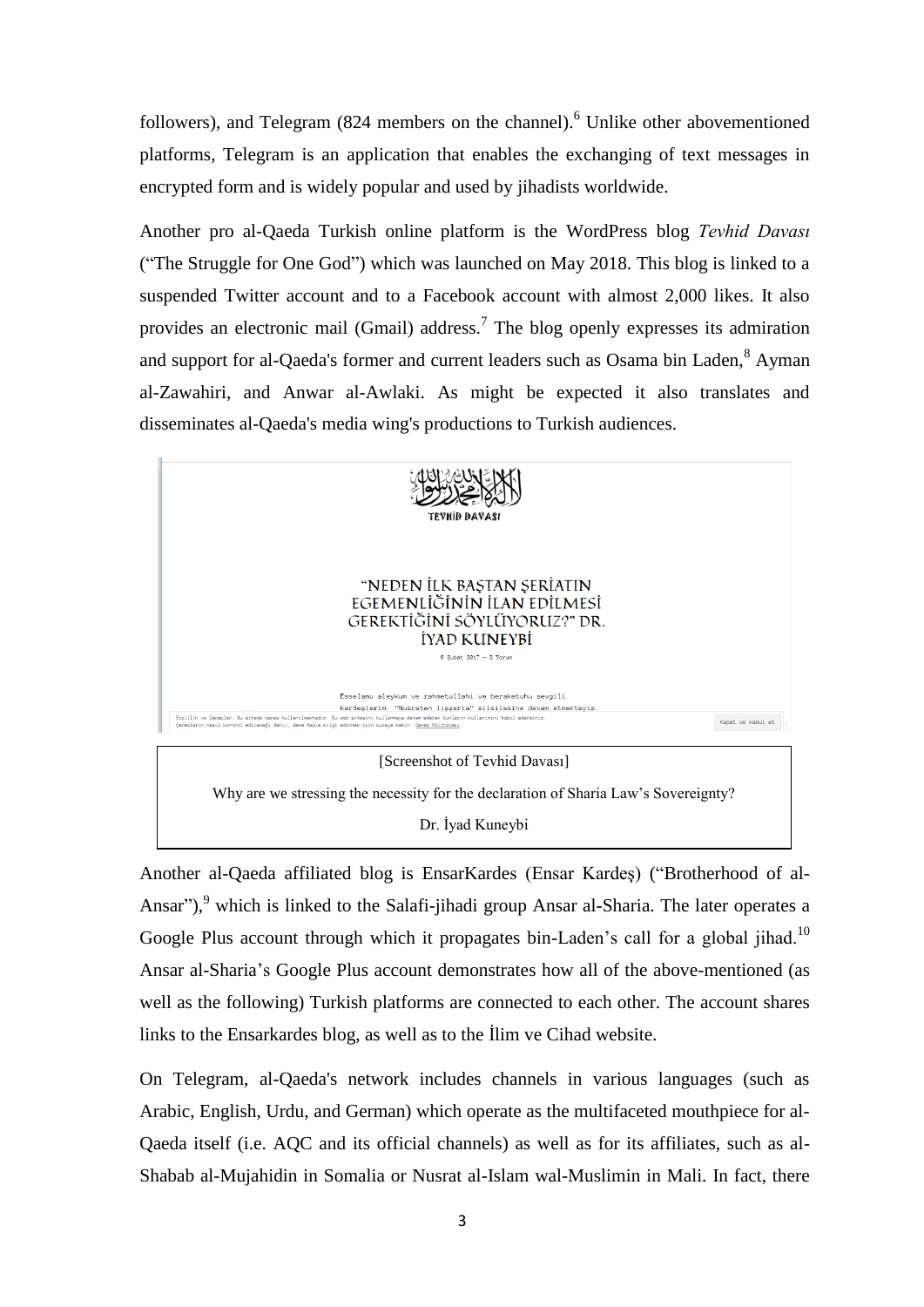is a "family" of channels that promotes al-Qaeda's agenda on Telegram. Besides the official Global Islamic Media Front (GIMF), al-Tamkin and al-Kifah channels, al-Qaeda is linked to a group of channels under different names but which share the same content and operate as one.

Al-Qaeda's web of channels on Telegram reveals the group's efforts to propagate itself as relevant in the post-IS era while using the most popular tool among Salafi-jihadists and other Islamist groups and individuals. These channels include Awlaki's Generation (and Awlaki's Generation Media Nashir), AQ/QA Hijrah Media (and Al-Hijrah Media Nashir), From Here We Begin, Ummatu Jihad, Gazwahtul-Hind, Defence of Ummah, Central of Jihad, $11$  Coming, O Aqsa Media, and others. Although none of them boast more than 200 followers, these channels provide al-Qaeda the ability to continue recruiting and mobilizing adherents; to communicate between groups and their supporters; and to continue the (propaganda) "war on hearts and minds".



For the Turkish-speaking audience, al-Qaeda has recently launched al-Temkin Media. The first channel was launched in early September 2018 by al-Qaeda's network of channels. However, it was quickly closed by Telegram (which is not rare for jihadist accounts). The next al-Temkin account (@Temkin\_Media11) was closed on 10 October 2018 shortly after launching. The third one was launched on the same day, and it currently has less than 10 followers.<sup>12</sup> Al-Temkin Media translates and disseminates al-Qaeda-related content to its affiliates worldwide, such as Hurras al-Deen group in Syria; al-Shabab al-Mujahideen in Somalia; and Jamaat Nusrat al-Islam wal-Muslimin (JNIM) in Mali. $^{13}$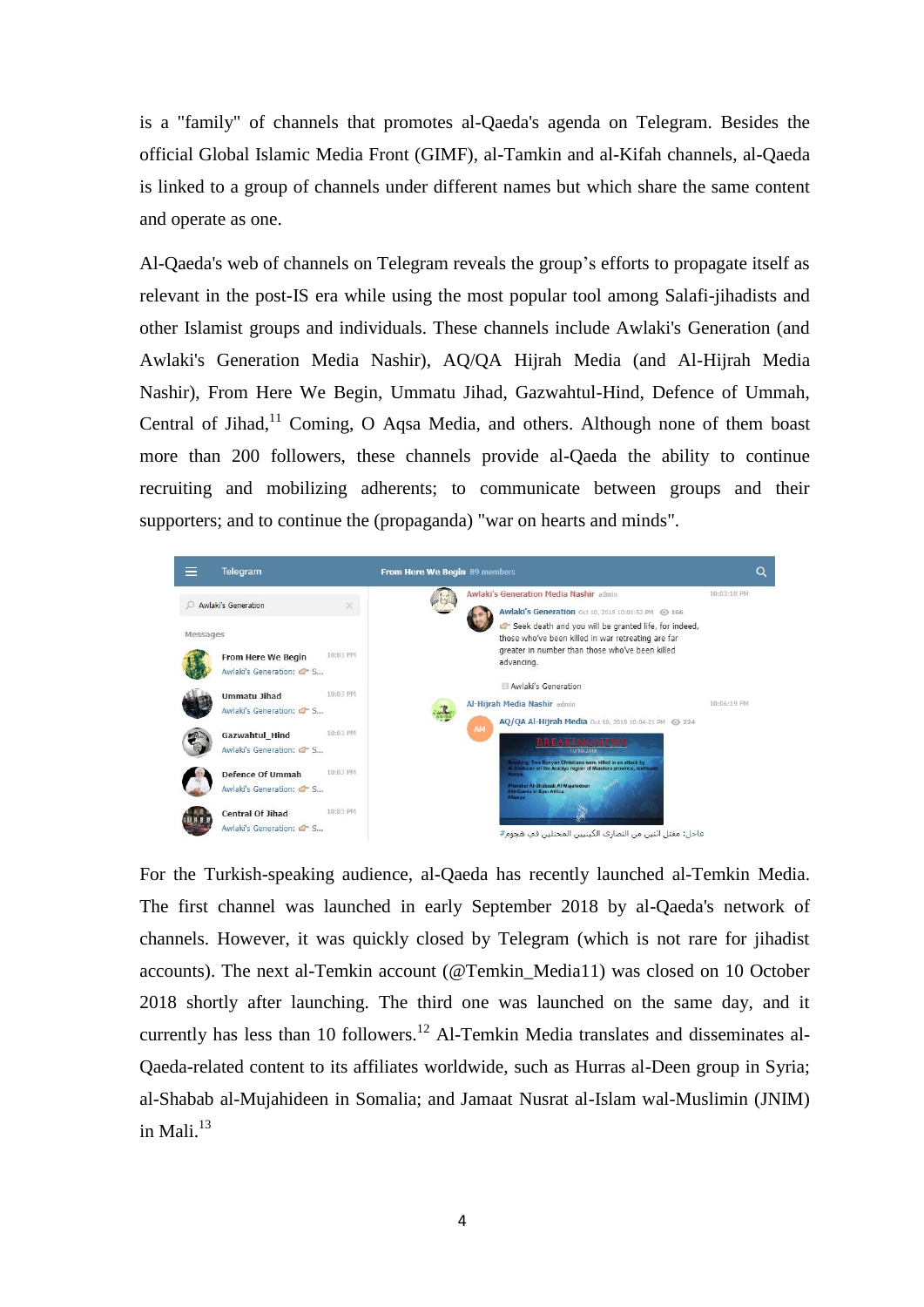

According to a message that was posted by the second Temkin channel, the channel belongs to a family of channels, such as Sham al-Ribat Media and GIMF Media. It also mentions Ewlaqi Media, which might be Awlaki's Generation Media channels, and Hicret Media, which might be the AQ/QA Hijrah Media (and Al-Hijrah Media Nashir) channels. The alleged connection between al-Temkin and al-Qaeda's other Telegram channels may suggest that al-Qaeda is interested in deepening its control in Turkey, and it might affect Turkish jihadists in Turkey and in Syria. Moreover, the Telegram channel of *İlim ve Cihad* links to other pro-jihadi Turkish channels, such as the *Hayat; Iman ve Cihad* channel, which shares al-Temkin posts and other posts by other channels affiliated with al-Qaeda.<sup>14</sup>

## **Turkish Speaking Jihadists in Syria**

Turkish Jihadi propaganda is aimed at Turkish-speaking individuals worldwide and has an audience in Syria. Indeed, the war in Syria and Turkey's "open-door" policy towards jihadists provided an opportunity for Turkish jihadists who wanted to participate in a violent jihad. There is little surprise to learn about Turkish fighting groups in Syria.

One such group is Katiba Fursan al-Deen (Knights of Religion, KFD), which was founded in 2014 and includes "Muhajirin" (immigrants, foreigners) and "Ansar" (local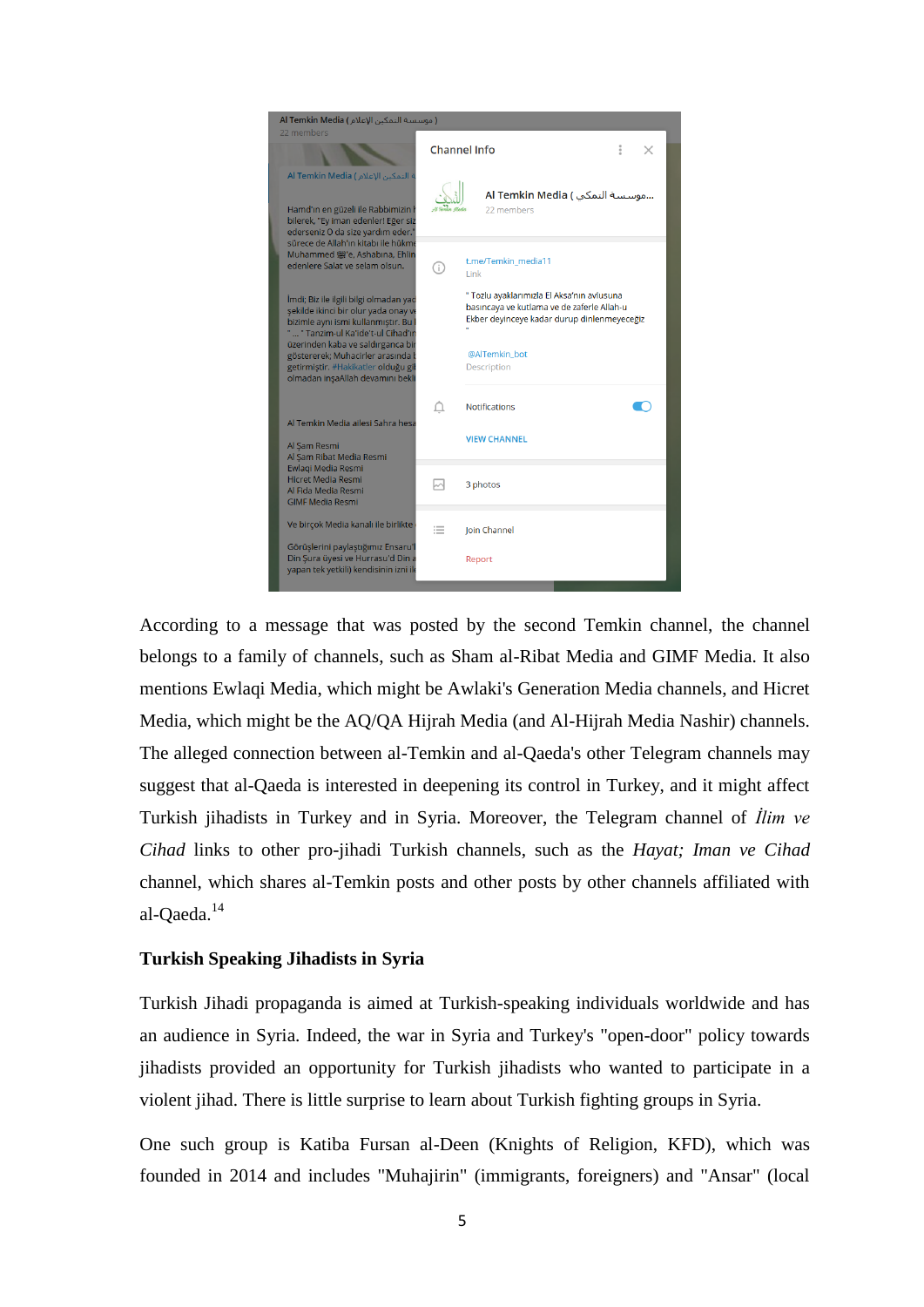Syrians). The researcher Aymann Jawad al-Tamimi provided an interview with the group's leader. According to this interview, although the group did not give Baya'a (a pledge of allegiance) to anyone it does seek to establish a Taliban-like emirate in Syria and regards the Taliban as a role model.<sup>15</sup>

Besides military activity, KFD also engages in Dawa (call to Islam) efforts aimed at spreading the idea of a Taliban-like, Sharia-controlled emirate that the group wishes to establish. In regard to their Dawa, which can also be seen as propaganda, KFD is active online. It operates a Twitter account with more than 230 followers and a Telegram channel with almost 200 followers, through which it publishes its activities.<sup>16</sup> KFD is just one group that fights in Syria. Other Turkish nationals have joined various rebel fighting groups, including IS and the Nusra Front. However, the break between AQC and the Nusra Front leadership, which later adopted the name Hayat Tahrir al-Sham (HTS), led to divisions within the pro-al-Qaeda elements in Syria. Turkey is also linked to this interjihadi conflict.

#### **Russia, Iran, Turkey, and the Jihadists**

The cooperation between Turkey, Iran, and Russia in Syria created a situation in which jihadists enjoy the protection of Turkey. It is not surprising, therefore, that the anger within the global jihad movement is growing towards rebel organizations in Syria, such as HTS, which is blamed for cooperating with an "atheist", an "Ikhwanji" (a derogatory term referring to a member of the Muslim Brotherhood) and a "Majus" (A derogatory term referring to Iranians as idolaters). These terms were frequently utilized against Vladimir Putin, Erdoğan, and Hassan Rouhani in order to express the hostility of the Salafi-jihadists to the "Russian-Shiite-Turkish axis", which was perceived as part of the Western (and Jewish) plot to save Assad and destroy the Sunni dream of a Shariacontrolled emirate.

In July 2016 Abu Muhammad al-Julani, the leader of al-Nusra Front, announced that he will abandon his alliance with al-Qaeda without prior consultation with al-Qaeda's leadership and especially al-Qaeda's leader Ayman al-Zawahiri. Al-Julani renamed his organization Jabhat Fatah al-Sham in order to distance itself from the image of the terrorist organization. Al-Julani renamed his organization once more in February 2017 to Tahrir al-Sham. These moves alienated some hardcore jihadists within HTS which ultimately led to the establishment of the Huraas al-Din organization, which is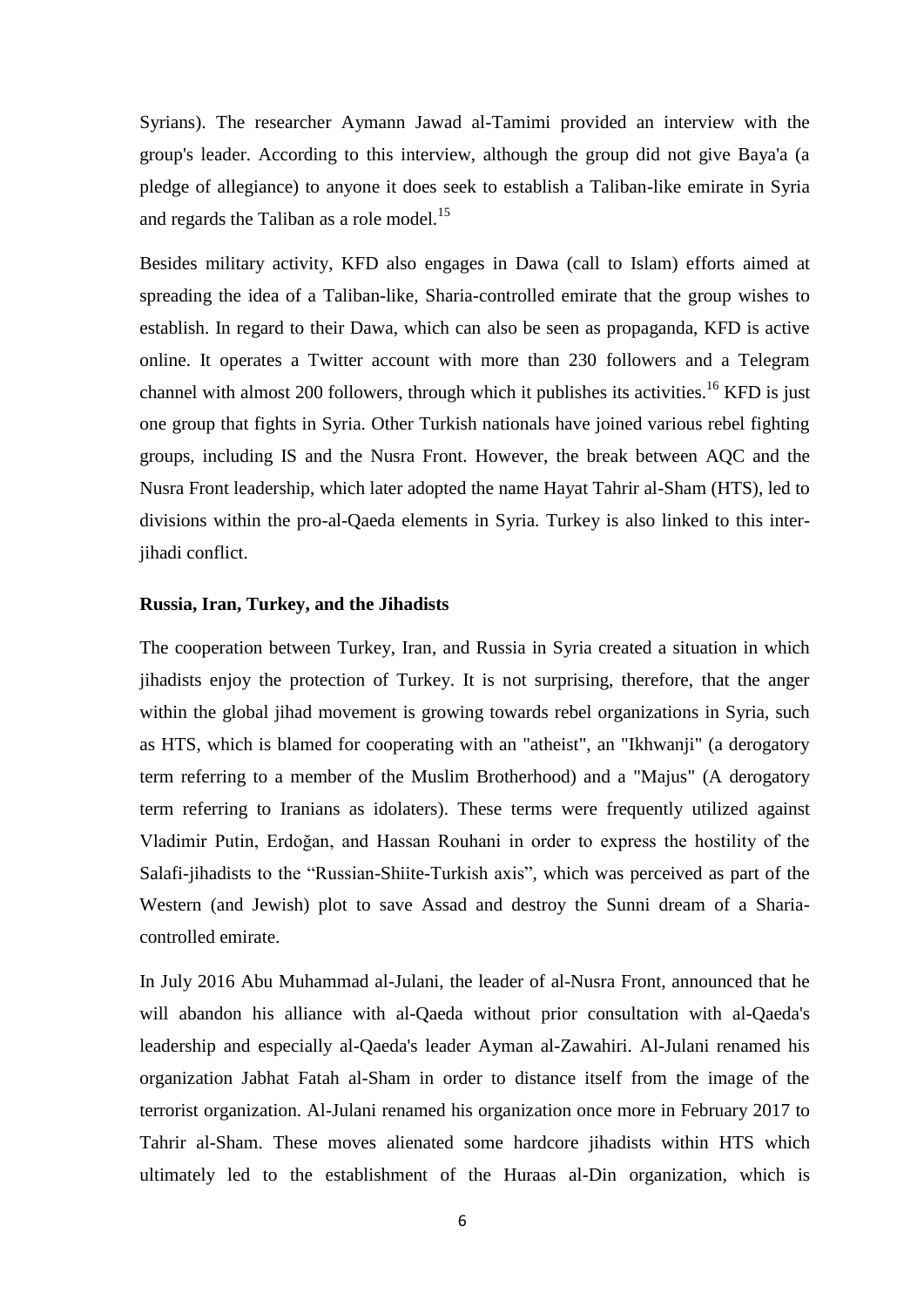subordinate to the leadership of Al-Qaeda by means of an oath of allegiance to Ayman al-Zawahiri.<sup>17</sup>

### **Conclusion**

According to developments in the Syrian arena, most of the allegations of cooperation with the Russian-Shiite-Turkish axis are now directed at the Tahrir al-Sham organization, which is trying to stop the desertion of fighters to other organizations, particularly Khoras al-Din. It also appears that the influence of Turkish jihadists on the Syrian arena is growing; they can help smuggle fighters, money, and weapons into Syria, and they can also help jihadists out of the war zone.

In light of the above, it seems logical that global jihadists such as al-Qaeda are trying to recruit Turkish speakers, as reflected in the increase in the jihadist propaganda in Turkey. This phenomenon can also be seen in the *İlim ve Cihad* website or on the Telegram channel of Al-Tamakin. If the Salafi-jihadists will manage to establish their power in Syria near the border with Turkey, someday they may turn their wrath against Turkey as well. In addition, al-Qaeda may exploit the social networks to infiltrate weapons or terrorists into Europe. Regardless, the issue of Turkish fighters and jihadist propaganda in the Turkish language will remain relevant issues in the near future.

*Dr. Ariel Koch is a member of the Middle East Network Analysis Desk at the Moshe Dayan Center for Middle Eastern and African Studies at Tel Aviv University. Dr. Koch's research interests include terrorism, political violence, extremist movements, youth subcultures, and the nexus between different extremist actors.*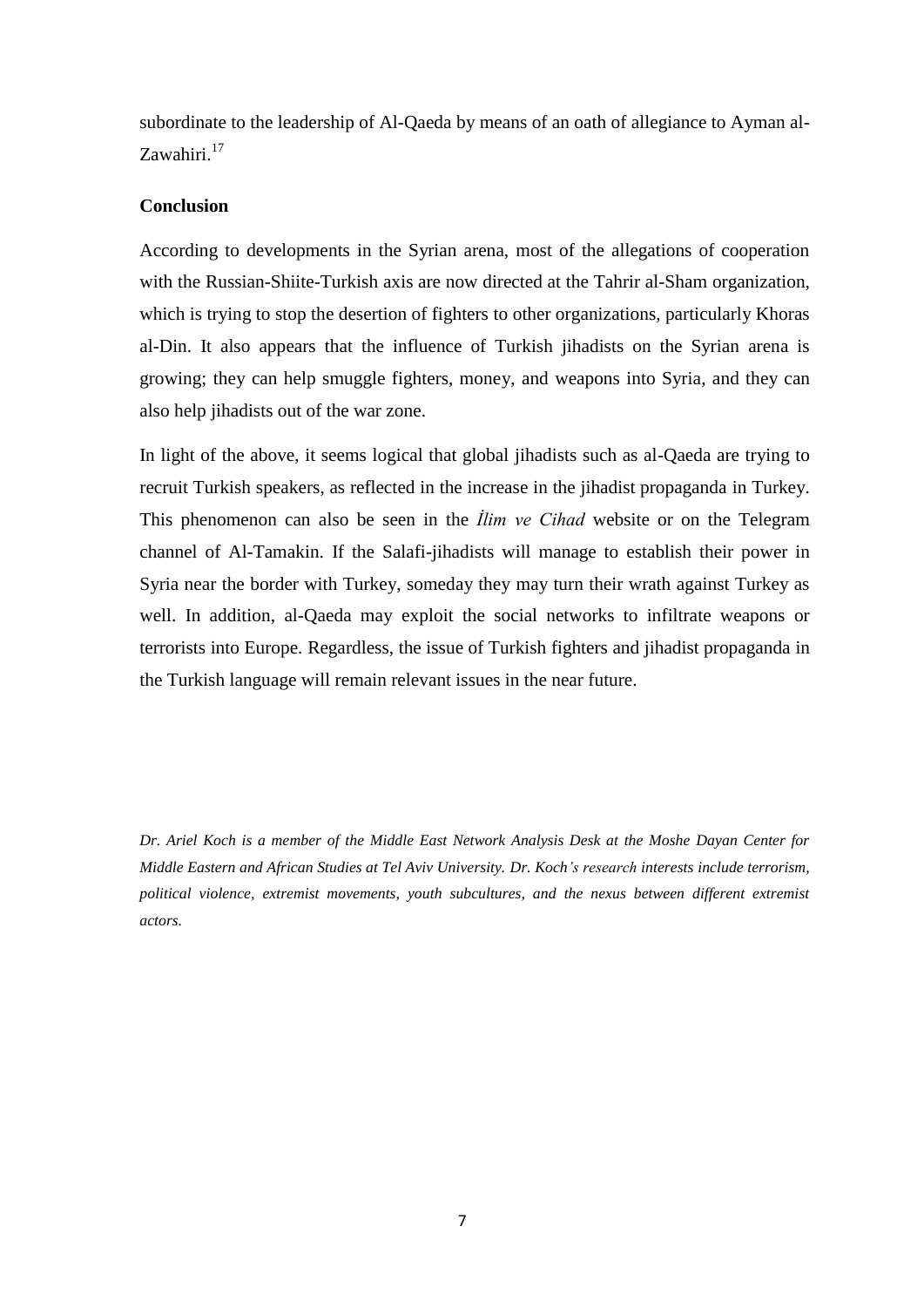## **Notes**

 1 Emrullah Uslu, "*Jihadist* Highway to *Jihadist* Haven: Turkey's Jihadi Policies and Western Security", *Studies in Conflict and Terrorism*, Volume 39, Issue 9, 2016: 781- 802.<https://doi.org/10.1080/1057610X.2015.1119544>

2 Peter R. Neumann, *Radicalized: New Jihadists and the Threat to the West* (2016), p. 98.

3 Stephen Starr, "A Deeper Look at Syria-Related Jihadist Activity in Turkey", *CTC Sentinel*, Vol. 7, Issue 8, August 2014: 7 -11, p. 7. [https://ctc.usma.edu/a-deeper-look-at](https://ctc.usma.edu/a-deeper-look-at-syria-related-jihadist-activity-in-turkey/)[syria-related-jihadist-activity-in-turkey/](https://ctc.usma.edu/a-deeper-look-at-syria-related-jihadist-activity-in-turkey/)<br><sup>4</sup> Bruce Heff: **All All Activity** 

<sup>4</sup> Bruce Hoffman, "Al-Qaeda's Resurrection", *Council on Foreign Relations*, March 6, 2018.<https://www.cfr.org/expert-brief/al-qaedas-resurrection>

<sup>5</sup> See: Abu Yahya Al-Libi, "Balancing Between Jihad and Seeking Knowledge -Translation of the video released by As-Sahab Media 'The Closing Words of a Shar'i Course' By Shaykh AbuYahya Al-Libi (may Allah preserve him)", *Jihadology*, August 2010. [https://azelin.files.wordpress.com/2010/08/abu-yahya-al-libi-balancing-between](https://azelin.files.wordpress.com/2010/08/abu-yahya-al-libi-balancing-between-jihad-and-seeking-knowledge.pdf)[jihad-and-seeking-knowledge.pdf](https://azelin.files.wordpress.com/2010/08/abu-yahya-al-libi-balancing-between-jihad-and-seeking-knowledge.pdf)

6 Ilmi ve Cihad online platforms (accessed 10.10.2018):

- Website:<https://ilimvecihad.com/>
- Twitter: [https://twitter.com/ilim\\_vc\\_1](https://twitter.com/ilim_vc_1)
- Facebook:<https://www.facebook.com/ilimvecihad1>
- Google Plus:<https://plus.google.com/u/0/+IlimveCihad>
- Instagram:<https://instagram.com/ilimvecihad>
- YouTube (closed): [https://www.youtube.com/channel/UC7Y\\_UXlNuJpnf2tzY5mSMhA/](https://www.youtube.com/channel/UC7Y_UXlNuJpnf2tzY5mSMhA/)
- DailyMotion (closed):<https://www.dailymotion.com/ilimvecihad>
- SoundCloud:<https://soundcloud.com/ilimvecihad>
- Telegram: [https://telegram.me/ilim\\_v\\_cihad](https://telegram.me/ilim_v_cihad)

7 Tevhid Davasi online platforms:

- Blog:<https://tevhiddavasi.wordpress.com/>
- Facebook:<https://www.facebook.com/davasitevhid><br>- Twitter: https://twitter.com/davasitevhid
- Twitter:<https://twitter.com/davasitevhid>
- Instagram: <https://www.instagram.com/tevhiddavasi/>
- Gmail: [dwstwhd1@gmail.com](mailto:dwstwhd1@gmail.com)

<sup>8</sup> "Nurdan Kandiller Şeyh Usame Bin Ladin (رحمہ الله)", *Tevhiddavasi*, May 11, 2018. [https://tevhiddavasi.wordpress.com/2018/05/11/nurdan-kandiller-seyh-usame-bin-ladin-](https://tevhiddavasi.wordpress.com/2018/05/11/nurdan-kandiller-seyh-usame-bin-ladin-%D8%B1%D8%AD%D9%85%DB%81-%D8%A7%D9%84%D9%84%D9%87/) [%D8%B1%D8%AD%D9%85%DB%81-%D8%A7%D9%84%D9%84%D9%87/](https://tevhiddavasi.wordpress.com/2018/05/11/nurdan-kandiller-seyh-usame-bin-ladin-%D8%B1%D8%AD%D9%85%DB%81-%D8%A7%D9%84%D9%84%D9%87/)

<sup>9</sup> Ensar Kardes blog:<https://ensarkardes.blogspot.com/>

<sup>10</sup> Ansar al-Sharia in Turkey Google Plus account:

<https://plus.google.com/u/0/103581981689946748708>

 $\frac{11}{11}$  An invitation link to this channel is available: [https://t.me/joinchat/IUQJ](about:blank)[kzEFVz7IIqyo2Sb8g](about:blank) (accessed 10.10.2018)

 $\frac{12}{12}$  An invitation link to join this channel is available:<https://t.me/horasnklm> (accessed 10.10.2018)

<sup>13</sup> The newest al-Temkin Media channels: [https://t.me/Temkin\\_media11](https://t.me/Temkin_media11) (accessed) 10.10.2018)

<sup>14</sup> The Hayat; Iman ve Cihad Telegram channel:  $\frac{https://t.me/Flamesofwar}$  (accessed) 11.10.2018)

<sup>15</sup> Aymenn Jawad Al-Tamimi, "Fursan al-Din: Interview", Aymenn Jawad Al-Tamimi's blog, September 11, 2018.<http://www.aymennjawad.org/2018/09/fursan-al-din-interview>